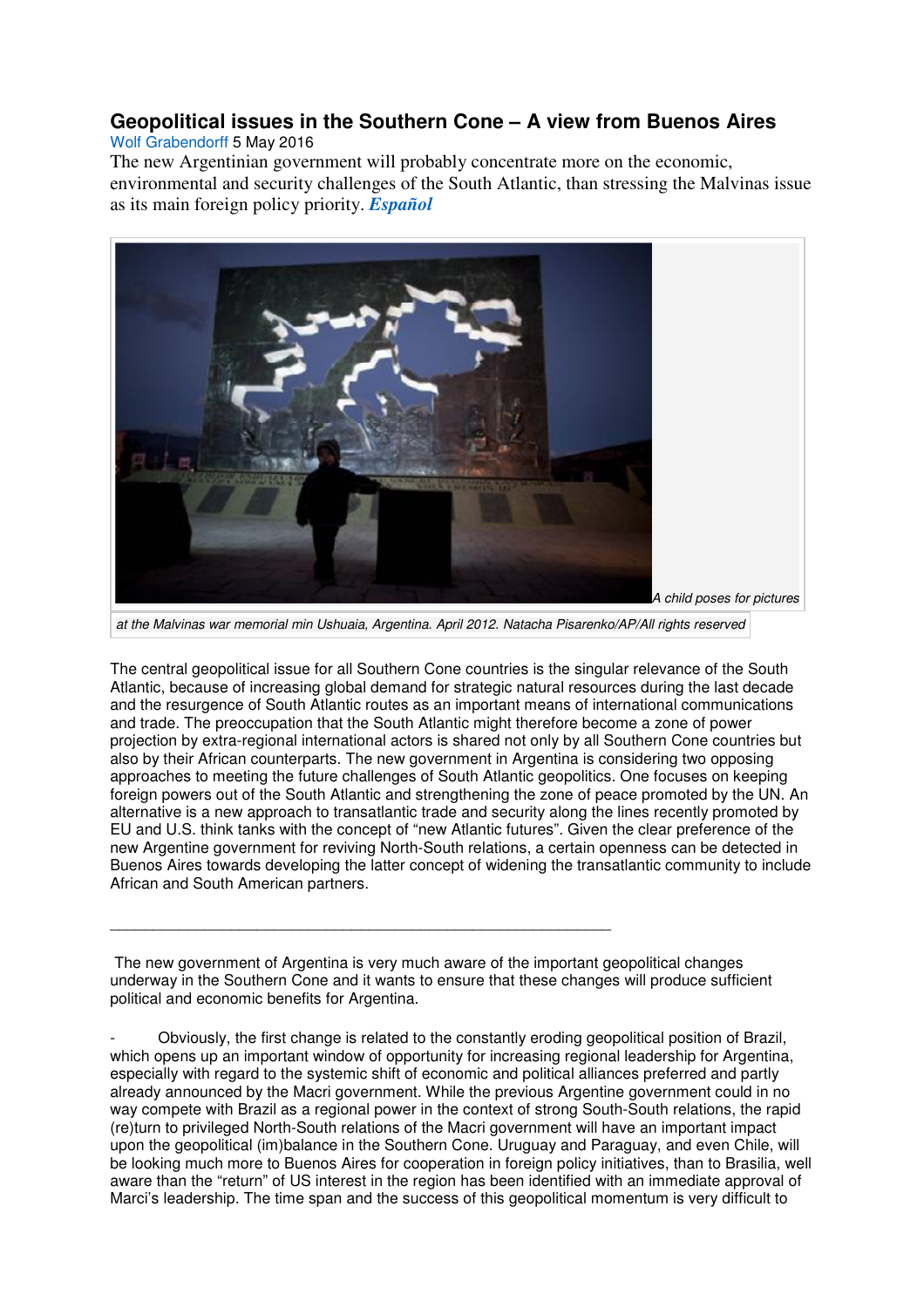assess, since it will depend principally on the recuperation of Brazils political and economic stability. However, given the size of decline of internal legitimacy and external significance of Brazil the bets in Buenos Aires are measured in years rather than months.

The second change with geopolitical implications can be detected in the new security concept of the Macri government. The immediate declaration of a "security emergency" for the entire country and the implementation of a "shoot down" policy for unidentified aircraft to reduce the impact of drug trafficking has been identified with a strong-arm policy until now unknown in the Southern Cone. The cooperation agreements already signed with the US allowing the presence of US personnel of all relevant agencies to train and interact with Argentine public security forces demonstrates the willingness of the Macri government to become an important ally of the US in the global fight against terrorism and international crime. To what extent the envisioned reforms of the police and the Armed Forces in Argentina will have an impact upon the very strict division between internal and external missions, product of the democratization process after the military dictatorship, is difficult to predict. At the same time, an upgrading of the internal and external security forces in manpower as well as in equipment seems to be under serious consideration by the new government.

## **The South Atlantic Challenge and the Malvinas Impasse**

The central geopolitical issue for all Southern Cone countries is the singular relevance of the South Atlantic, because of increasing global demand for strategic natural resources during the last decade and the resurgence of South Atlantic routes as an important means of international communications and trade. The preoccupation that the South Atlantic might therefore become a zone of power projection by extra-regional international actors is shared not only by all Southern Cone countries but also by their African counterparts.

The recent decision of the UN to recognize formally, under the Law of the Sea procedures, an extension of the continental shelf (by 35 % or 1,7 Mio. km²) for Argentina - long sought after by various Argentine governments – will give the Macri government a new legitimacy for its economic and security policies in its area of the South Atlantic. The first incident with a Chinese fishing boat in Mid-March can be interpreted as the beginning of a tougher police with regard to any intrusion in its exclusive zone of the continental shelf. Macri has been in the past very critical of the "strategic partnership agreement" with China, signed by the previous government, but has been otherwise very careful not to irritate such an important trade and investment partner. However, the "national" use of the continental platform, the "recuperation" of the Malvinas and its Antarctic claims will remain the principal priority for Argentine foreign policy, not only because of national identity and undisputed public opinion consensus but also for strictly economic reasons.

This policy posture might in the future not only affect the relations with China but also especially with the UK, which is considered to further the process of "militarization" in the South Atlantic. Even though Macri has gone out of his way declaring personally that he will seek "a normal bilateral agenda" with the UK, encompassing all issues of interest for both countries, he has stressed at the same time that the Malvinas remain "inexorable Argentine". Even though the new government intends to increase the bi-lateral relations with the UK on all levels, it will not reduce its commitment to reach a negotiation process about the future status of the Malvinas. However, the Macri government is certainly aware that a peaceful solution will only come when Argentina regains its status as an important international actor and reaches influence on worldwide public opinion. The Argentine government has no doubt that many ways of Anglo-Argentine cooperation can be found under the umbrella of "impasse" about the sovereignty issue of the Malvinas. One possibility to avoid further conflict with British economic interest in the South Atlantic could be a split of maritime jurisdiction on an ad hoc basis – quite usual in other conflict cases in international law – to allow for joined issue of fishing or exploration licenses, etc.

The Malvinas problem might also have some effect upon the EU-Mercosur Association negotiations soon to begin, since the EU-Association of "Overseas Countries and Territories" (OCT) includes besides the Malvinas also the British and French sovereignty claims in the Antarctic, thereby ignoring the overlapping claims of Argentina.

From the point of view of the new government, the issues of securing its influence about the exploitation of the natural resources of the South Atlantic; the possible negotiations about the future status of the Malvinas and the projections of its sovereignty in the Antarctic are all part of the same